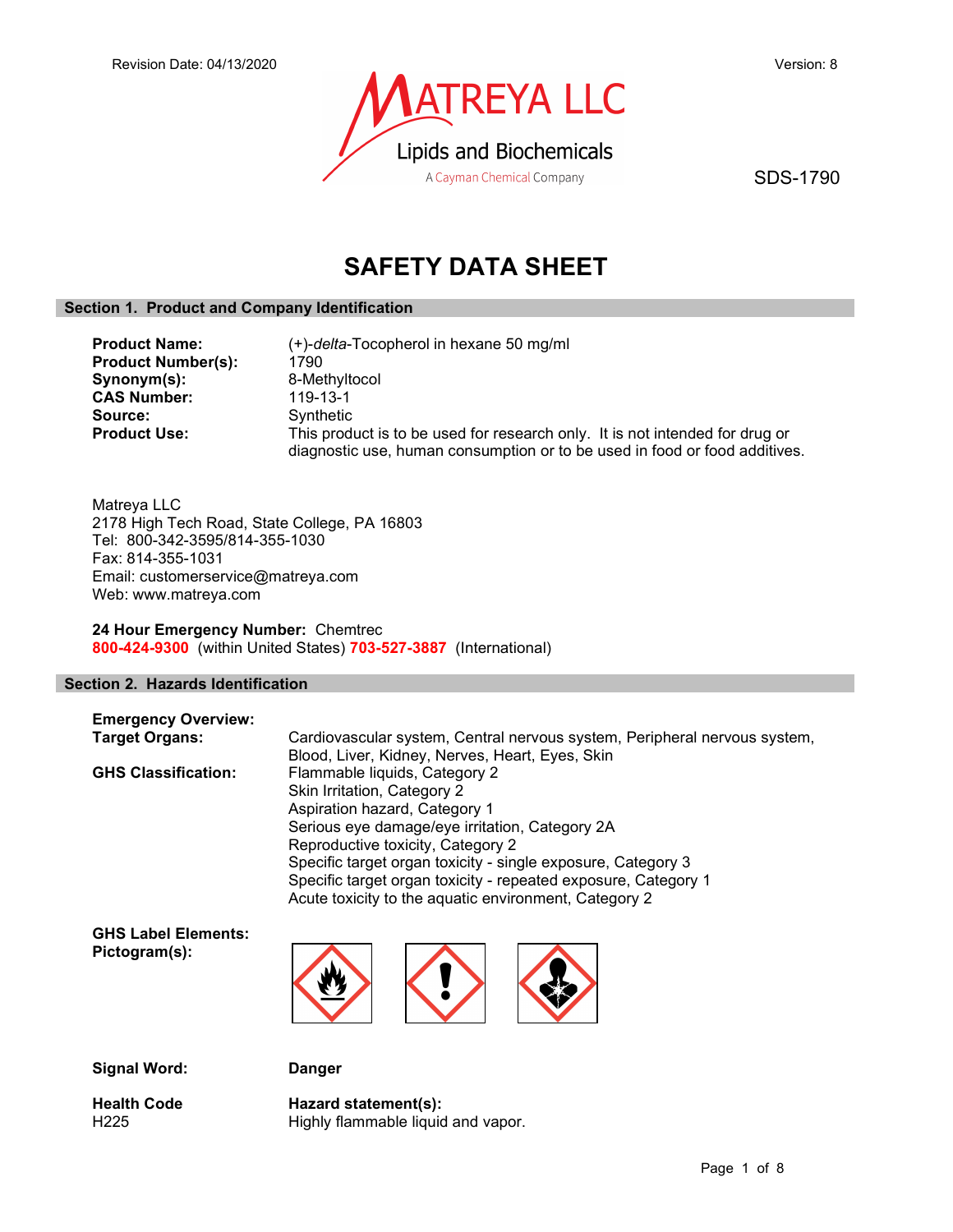| H304<br>May be fatal if swallowed and enters airways.<br>H320<br>Causes eye irritation.<br>H361<br>Suspected of damaging fertility or unborn child.<br>H335<br>May cause respiratory irritation; or<br>H336<br>May cause drowsiness or dizziness.<br>H372<br>Causes damage to central nervous system, peripheral nervous system through<br>prolonged or repeated exposure.<br>H401<br>Toxic to aquatic life<br><b>Prevention Code</b><br><b>Prevention Statement(s):</b><br>P201<br>Obtain special instructions before use.<br>P202<br>Do not handle until all safety precautions have been read and understood.<br>P210<br>Keep away from heat/sparks/open flames/hot surfaces. -No smoking<br>P233<br>Keep container tightly closed.<br>P240<br>Ground/bond container and receiving equipment.<br>P241<br>Use explosion-proof electrical/ventilating/lighting/equipment.<br>P242<br>Use only no-sparking tools.<br>P243<br>Take precautionary measures against static discharge.<br>P260<br>Do not breathe dust/fume/gas/mist/vapors/spray.<br>P261<br>Avoid breathing dust/fume/gas/mist/vapors/spray.<br>P264<br>Wash skin thoroughly after handling.<br>P270<br>Do not eat, drink or smoke when using this product.<br>P273<br>Avoid release to the environment.<br>P280<br>Wear protective gloves/protective clothing/eye protection/face protection.<br>P281<br>Use personal protective equipment as required.<br><b>Response Code</b><br><b>Response Statement(s):</b><br>P305, P351, P338<br>IF IN EYES: Rinse cautiously with water for several minutes. Remove contact<br>lenses, if present and easy to do. Continue rinsing.<br>P331<br>Do NOT induce vomiting.<br>P308, P313<br>IF exposed or concerned: Get medical advice/attention.<br>IF ON SKIN: Wash with plenty of soap and water.<br>P302, P352<br>P321<br>Specific treatment (see supplemental first aid instructions).<br>If skin irritation occurs: Get medical advice/attention.<br>P332, P313<br>P362<br>Take off contaminated clothing and wash before reuse.<br>P314<br>Get medical advice/attention if you feel unwell.<br>P301, P310<br>IF SWALLOWED: Immediately call a POISON CENTER or doctor/physician.<br>IF ON SKIN (or hair): Remove/Take off immediately all contaminated clothing.<br>P303, P361, P353<br>Rinse skin with water/shower.<br>In case of fire: Use dry chemical, appropriate foam, or carbon dioxide; water<br>P370, P378<br>spray for extinction.<br>P312<br>Call a POISON CENTER or doctor/physician if you feel unwell.<br>P304, P340<br>IF INHALED: Remove victim to fresh air and keep at rest in a position<br>comfortable for breathing.<br>Collect spillage.<br>P391<br><b>Storage Statement(s):</b><br><b>Storage Code</b><br>P405<br>Store locked up.<br>P403, P235<br>Store in a well-ventilated place. Keep cool.<br>P403, P233<br>Store in a well-ventilated place. Keep container tightly closed.<br><b>Disposal Statement(s):</b><br><b>Disposal Code</b><br>Disposal of contents/container in accordance to<br>P <sub>501</sub><br>local/regional/national/international regulation. | H315 | Causes skin irritation. |
|-----------------------------------------------------------------------------------------------------------------------------------------------------------------------------------------------------------------------------------------------------------------------------------------------------------------------------------------------------------------------------------------------------------------------------------------------------------------------------------------------------------------------------------------------------------------------------------------------------------------------------------------------------------------------------------------------------------------------------------------------------------------------------------------------------------------------------------------------------------------------------------------------------------------------------------------------------------------------------------------------------------------------------------------------------------------------------------------------------------------------------------------------------------------------------------------------------------------------------------------------------------------------------------------------------------------------------------------------------------------------------------------------------------------------------------------------------------------------------------------------------------------------------------------------------------------------------------------------------------------------------------------------------------------------------------------------------------------------------------------------------------------------------------------------------------------------------------------------------------------------------------------------------------------------------------------------------------------------------------------------------------------------------------------------------------------------------------------------------------------------------------------------------------------------------------------------------------------------------------------------------------------------------------------------------------------------------------------------------------------------------------------------------------------------------------------------------------------------------------------------------------------------------------------------------------------------------------------------------------------------------------------------------------------------------------------------------------------------------------------------------------------------------------------------------------------------------------------------------------------------------------------------------------------------------------------------------------------------------------------------------------------------------------------------------------------------------------------------------------|------|-------------------------|
|                                                                                                                                                                                                                                                                                                                                                                                                                                                                                                                                                                                                                                                                                                                                                                                                                                                                                                                                                                                                                                                                                                                                                                                                                                                                                                                                                                                                                                                                                                                                                                                                                                                                                                                                                                                                                                                                                                                                                                                                                                                                                                                                                                                                                                                                                                                                                                                                                                                                                                                                                                                                                                                                                                                                                                                                                                                                                                                                                                                                                                                                                                           |      |                         |
|                                                                                                                                                                                                                                                                                                                                                                                                                                                                                                                                                                                                                                                                                                                                                                                                                                                                                                                                                                                                                                                                                                                                                                                                                                                                                                                                                                                                                                                                                                                                                                                                                                                                                                                                                                                                                                                                                                                                                                                                                                                                                                                                                                                                                                                                                                                                                                                                                                                                                                                                                                                                                                                                                                                                                                                                                                                                                                                                                                                                                                                                                                           |      |                         |
|                                                                                                                                                                                                                                                                                                                                                                                                                                                                                                                                                                                                                                                                                                                                                                                                                                                                                                                                                                                                                                                                                                                                                                                                                                                                                                                                                                                                                                                                                                                                                                                                                                                                                                                                                                                                                                                                                                                                                                                                                                                                                                                                                                                                                                                                                                                                                                                                                                                                                                                                                                                                                                                                                                                                                                                                                                                                                                                                                                                                                                                                                                           |      |                         |
|                                                                                                                                                                                                                                                                                                                                                                                                                                                                                                                                                                                                                                                                                                                                                                                                                                                                                                                                                                                                                                                                                                                                                                                                                                                                                                                                                                                                                                                                                                                                                                                                                                                                                                                                                                                                                                                                                                                                                                                                                                                                                                                                                                                                                                                                                                                                                                                                                                                                                                                                                                                                                                                                                                                                                                                                                                                                                                                                                                                                                                                                                                           |      |                         |
|                                                                                                                                                                                                                                                                                                                                                                                                                                                                                                                                                                                                                                                                                                                                                                                                                                                                                                                                                                                                                                                                                                                                                                                                                                                                                                                                                                                                                                                                                                                                                                                                                                                                                                                                                                                                                                                                                                                                                                                                                                                                                                                                                                                                                                                                                                                                                                                                                                                                                                                                                                                                                                                                                                                                                                                                                                                                                                                                                                                                                                                                                                           |      |                         |
|                                                                                                                                                                                                                                                                                                                                                                                                                                                                                                                                                                                                                                                                                                                                                                                                                                                                                                                                                                                                                                                                                                                                                                                                                                                                                                                                                                                                                                                                                                                                                                                                                                                                                                                                                                                                                                                                                                                                                                                                                                                                                                                                                                                                                                                                                                                                                                                                                                                                                                                                                                                                                                                                                                                                                                                                                                                                                                                                                                                                                                                                                                           |      |                         |
|                                                                                                                                                                                                                                                                                                                                                                                                                                                                                                                                                                                                                                                                                                                                                                                                                                                                                                                                                                                                                                                                                                                                                                                                                                                                                                                                                                                                                                                                                                                                                                                                                                                                                                                                                                                                                                                                                                                                                                                                                                                                                                                                                                                                                                                                                                                                                                                                                                                                                                                                                                                                                                                                                                                                                                                                                                                                                                                                                                                                                                                                                                           |      |                         |
|                                                                                                                                                                                                                                                                                                                                                                                                                                                                                                                                                                                                                                                                                                                                                                                                                                                                                                                                                                                                                                                                                                                                                                                                                                                                                                                                                                                                                                                                                                                                                                                                                                                                                                                                                                                                                                                                                                                                                                                                                                                                                                                                                                                                                                                                                                                                                                                                                                                                                                                                                                                                                                                                                                                                                                                                                                                                                                                                                                                                                                                                                                           |      |                         |
|                                                                                                                                                                                                                                                                                                                                                                                                                                                                                                                                                                                                                                                                                                                                                                                                                                                                                                                                                                                                                                                                                                                                                                                                                                                                                                                                                                                                                                                                                                                                                                                                                                                                                                                                                                                                                                                                                                                                                                                                                                                                                                                                                                                                                                                                                                                                                                                                                                                                                                                                                                                                                                                                                                                                                                                                                                                                                                                                                                                                                                                                                                           |      |                         |
|                                                                                                                                                                                                                                                                                                                                                                                                                                                                                                                                                                                                                                                                                                                                                                                                                                                                                                                                                                                                                                                                                                                                                                                                                                                                                                                                                                                                                                                                                                                                                                                                                                                                                                                                                                                                                                                                                                                                                                                                                                                                                                                                                                                                                                                                                                                                                                                                                                                                                                                                                                                                                                                                                                                                                                                                                                                                                                                                                                                                                                                                                                           |      |                         |
|                                                                                                                                                                                                                                                                                                                                                                                                                                                                                                                                                                                                                                                                                                                                                                                                                                                                                                                                                                                                                                                                                                                                                                                                                                                                                                                                                                                                                                                                                                                                                                                                                                                                                                                                                                                                                                                                                                                                                                                                                                                                                                                                                                                                                                                                                                                                                                                                                                                                                                                                                                                                                                                                                                                                                                                                                                                                                                                                                                                                                                                                                                           |      |                         |
|                                                                                                                                                                                                                                                                                                                                                                                                                                                                                                                                                                                                                                                                                                                                                                                                                                                                                                                                                                                                                                                                                                                                                                                                                                                                                                                                                                                                                                                                                                                                                                                                                                                                                                                                                                                                                                                                                                                                                                                                                                                                                                                                                                                                                                                                                                                                                                                                                                                                                                                                                                                                                                                                                                                                                                                                                                                                                                                                                                                                                                                                                                           |      |                         |
|                                                                                                                                                                                                                                                                                                                                                                                                                                                                                                                                                                                                                                                                                                                                                                                                                                                                                                                                                                                                                                                                                                                                                                                                                                                                                                                                                                                                                                                                                                                                                                                                                                                                                                                                                                                                                                                                                                                                                                                                                                                                                                                                                                                                                                                                                                                                                                                                                                                                                                                                                                                                                                                                                                                                                                                                                                                                                                                                                                                                                                                                                                           |      |                         |
|                                                                                                                                                                                                                                                                                                                                                                                                                                                                                                                                                                                                                                                                                                                                                                                                                                                                                                                                                                                                                                                                                                                                                                                                                                                                                                                                                                                                                                                                                                                                                                                                                                                                                                                                                                                                                                                                                                                                                                                                                                                                                                                                                                                                                                                                                                                                                                                                                                                                                                                                                                                                                                                                                                                                                                                                                                                                                                                                                                                                                                                                                                           |      |                         |
|                                                                                                                                                                                                                                                                                                                                                                                                                                                                                                                                                                                                                                                                                                                                                                                                                                                                                                                                                                                                                                                                                                                                                                                                                                                                                                                                                                                                                                                                                                                                                                                                                                                                                                                                                                                                                                                                                                                                                                                                                                                                                                                                                                                                                                                                                                                                                                                                                                                                                                                                                                                                                                                                                                                                                                                                                                                                                                                                                                                                                                                                                                           |      |                         |
|                                                                                                                                                                                                                                                                                                                                                                                                                                                                                                                                                                                                                                                                                                                                                                                                                                                                                                                                                                                                                                                                                                                                                                                                                                                                                                                                                                                                                                                                                                                                                                                                                                                                                                                                                                                                                                                                                                                                                                                                                                                                                                                                                                                                                                                                                                                                                                                                                                                                                                                                                                                                                                                                                                                                                                                                                                                                                                                                                                                                                                                                                                           |      |                         |
|                                                                                                                                                                                                                                                                                                                                                                                                                                                                                                                                                                                                                                                                                                                                                                                                                                                                                                                                                                                                                                                                                                                                                                                                                                                                                                                                                                                                                                                                                                                                                                                                                                                                                                                                                                                                                                                                                                                                                                                                                                                                                                                                                                                                                                                                                                                                                                                                                                                                                                                                                                                                                                                                                                                                                                                                                                                                                                                                                                                                                                                                                                           |      |                         |
|                                                                                                                                                                                                                                                                                                                                                                                                                                                                                                                                                                                                                                                                                                                                                                                                                                                                                                                                                                                                                                                                                                                                                                                                                                                                                                                                                                                                                                                                                                                                                                                                                                                                                                                                                                                                                                                                                                                                                                                                                                                                                                                                                                                                                                                                                                                                                                                                                                                                                                                                                                                                                                                                                                                                                                                                                                                                                                                                                                                                                                                                                                           |      |                         |
|                                                                                                                                                                                                                                                                                                                                                                                                                                                                                                                                                                                                                                                                                                                                                                                                                                                                                                                                                                                                                                                                                                                                                                                                                                                                                                                                                                                                                                                                                                                                                                                                                                                                                                                                                                                                                                                                                                                                                                                                                                                                                                                                                                                                                                                                                                                                                                                                                                                                                                                                                                                                                                                                                                                                                                                                                                                                                                                                                                                                                                                                                                           |      |                         |
|                                                                                                                                                                                                                                                                                                                                                                                                                                                                                                                                                                                                                                                                                                                                                                                                                                                                                                                                                                                                                                                                                                                                                                                                                                                                                                                                                                                                                                                                                                                                                                                                                                                                                                                                                                                                                                                                                                                                                                                                                                                                                                                                                                                                                                                                                                                                                                                                                                                                                                                                                                                                                                                                                                                                                                                                                                                                                                                                                                                                                                                                                                           |      |                         |
|                                                                                                                                                                                                                                                                                                                                                                                                                                                                                                                                                                                                                                                                                                                                                                                                                                                                                                                                                                                                                                                                                                                                                                                                                                                                                                                                                                                                                                                                                                                                                                                                                                                                                                                                                                                                                                                                                                                                                                                                                                                                                                                                                                                                                                                                                                                                                                                                                                                                                                                                                                                                                                                                                                                                                                                                                                                                                                                                                                                                                                                                                                           |      |                         |
|                                                                                                                                                                                                                                                                                                                                                                                                                                                                                                                                                                                                                                                                                                                                                                                                                                                                                                                                                                                                                                                                                                                                                                                                                                                                                                                                                                                                                                                                                                                                                                                                                                                                                                                                                                                                                                                                                                                                                                                                                                                                                                                                                                                                                                                                                                                                                                                                                                                                                                                                                                                                                                                                                                                                                                                                                                                                                                                                                                                                                                                                                                           |      |                         |
|                                                                                                                                                                                                                                                                                                                                                                                                                                                                                                                                                                                                                                                                                                                                                                                                                                                                                                                                                                                                                                                                                                                                                                                                                                                                                                                                                                                                                                                                                                                                                                                                                                                                                                                                                                                                                                                                                                                                                                                                                                                                                                                                                                                                                                                                                                                                                                                                                                                                                                                                                                                                                                                                                                                                                                                                                                                                                                                                                                                                                                                                                                           |      |                         |
|                                                                                                                                                                                                                                                                                                                                                                                                                                                                                                                                                                                                                                                                                                                                                                                                                                                                                                                                                                                                                                                                                                                                                                                                                                                                                                                                                                                                                                                                                                                                                                                                                                                                                                                                                                                                                                                                                                                                                                                                                                                                                                                                                                                                                                                                                                                                                                                                                                                                                                                                                                                                                                                                                                                                                                                                                                                                                                                                                                                                                                                                                                           |      |                         |
|                                                                                                                                                                                                                                                                                                                                                                                                                                                                                                                                                                                                                                                                                                                                                                                                                                                                                                                                                                                                                                                                                                                                                                                                                                                                                                                                                                                                                                                                                                                                                                                                                                                                                                                                                                                                                                                                                                                                                                                                                                                                                                                                                                                                                                                                                                                                                                                                                                                                                                                                                                                                                                                                                                                                                                                                                                                                                                                                                                                                                                                                                                           |      |                         |
|                                                                                                                                                                                                                                                                                                                                                                                                                                                                                                                                                                                                                                                                                                                                                                                                                                                                                                                                                                                                                                                                                                                                                                                                                                                                                                                                                                                                                                                                                                                                                                                                                                                                                                                                                                                                                                                                                                                                                                                                                                                                                                                                                                                                                                                                                                                                                                                                                                                                                                                                                                                                                                                                                                                                                                                                                                                                                                                                                                                                                                                                                                           |      |                         |
|                                                                                                                                                                                                                                                                                                                                                                                                                                                                                                                                                                                                                                                                                                                                                                                                                                                                                                                                                                                                                                                                                                                                                                                                                                                                                                                                                                                                                                                                                                                                                                                                                                                                                                                                                                                                                                                                                                                                                                                                                                                                                                                                                                                                                                                                                                                                                                                                                                                                                                                                                                                                                                                                                                                                                                                                                                                                                                                                                                                                                                                                                                           |      |                         |
|                                                                                                                                                                                                                                                                                                                                                                                                                                                                                                                                                                                                                                                                                                                                                                                                                                                                                                                                                                                                                                                                                                                                                                                                                                                                                                                                                                                                                                                                                                                                                                                                                                                                                                                                                                                                                                                                                                                                                                                                                                                                                                                                                                                                                                                                                                                                                                                                                                                                                                                                                                                                                                                                                                                                                                                                                                                                                                                                                                                                                                                                                                           |      |                         |
|                                                                                                                                                                                                                                                                                                                                                                                                                                                                                                                                                                                                                                                                                                                                                                                                                                                                                                                                                                                                                                                                                                                                                                                                                                                                                                                                                                                                                                                                                                                                                                                                                                                                                                                                                                                                                                                                                                                                                                                                                                                                                                                                                                                                                                                                                                                                                                                                                                                                                                                                                                                                                                                                                                                                                                                                                                                                                                                                                                                                                                                                                                           |      |                         |
|                                                                                                                                                                                                                                                                                                                                                                                                                                                                                                                                                                                                                                                                                                                                                                                                                                                                                                                                                                                                                                                                                                                                                                                                                                                                                                                                                                                                                                                                                                                                                                                                                                                                                                                                                                                                                                                                                                                                                                                                                                                                                                                                                                                                                                                                                                                                                                                                                                                                                                                                                                                                                                                                                                                                                                                                                                                                                                                                                                                                                                                                                                           |      |                         |
|                                                                                                                                                                                                                                                                                                                                                                                                                                                                                                                                                                                                                                                                                                                                                                                                                                                                                                                                                                                                                                                                                                                                                                                                                                                                                                                                                                                                                                                                                                                                                                                                                                                                                                                                                                                                                                                                                                                                                                                                                                                                                                                                                                                                                                                                                                                                                                                                                                                                                                                                                                                                                                                                                                                                                                                                                                                                                                                                                                                                                                                                                                           |      |                         |
|                                                                                                                                                                                                                                                                                                                                                                                                                                                                                                                                                                                                                                                                                                                                                                                                                                                                                                                                                                                                                                                                                                                                                                                                                                                                                                                                                                                                                                                                                                                                                                                                                                                                                                                                                                                                                                                                                                                                                                                                                                                                                                                                                                                                                                                                                                                                                                                                                                                                                                                                                                                                                                                                                                                                                                                                                                                                                                                                                                                                                                                                                                           |      |                         |
|                                                                                                                                                                                                                                                                                                                                                                                                                                                                                                                                                                                                                                                                                                                                                                                                                                                                                                                                                                                                                                                                                                                                                                                                                                                                                                                                                                                                                                                                                                                                                                                                                                                                                                                                                                                                                                                                                                                                                                                                                                                                                                                                                                                                                                                                                                                                                                                                                                                                                                                                                                                                                                                                                                                                                                                                                                                                                                                                                                                                                                                                                                           |      |                         |
|                                                                                                                                                                                                                                                                                                                                                                                                                                                                                                                                                                                                                                                                                                                                                                                                                                                                                                                                                                                                                                                                                                                                                                                                                                                                                                                                                                                                                                                                                                                                                                                                                                                                                                                                                                                                                                                                                                                                                                                                                                                                                                                                                                                                                                                                                                                                                                                                                                                                                                                                                                                                                                                                                                                                                                                                                                                                                                                                                                                                                                                                                                           |      |                         |
|                                                                                                                                                                                                                                                                                                                                                                                                                                                                                                                                                                                                                                                                                                                                                                                                                                                                                                                                                                                                                                                                                                                                                                                                                                                                                                                                                                                                                                                                                                                                                                                                                                                                                                                                                                                                                                                                                                                                                                                                                                                                                                                                                                                                                                                                                                                                                                                                                                                                                                                                                                                                                                                                                                                                                                                                                                                                                                                                                                                                                                                                                                           |      |                         |
|                                                                                                                                                                                                                                                                                                                                                                                                                                                                                                                                                                                                                                                                                                                                                                                                                                                                                                                                                                                                                                                                                                                                                                                                                                                                                                                                                                                                                                                                                                                                                                                                                                                                                                                                                                                                                                                                                                                                                                                                                                                                                                                                                                                                                                                                                                                                                                                                                                                                                                                                                                                                                                                                                                                                                                                                                                                                                                                                                                                                                                                                                                           |      |                         |
|                                                                                                                                                                                                                                                                                                                                                                                                                                                                                                                                                                                                                                                                                                                                                                                                                                                                                                                                                                                                                                                                                                                                                                                                                                                                                                                                                                                                                                                                                                                                                                                                                                                                                                                                                                                                                                                                                                                                                                                                                                                                                                                                                                                                                                                                                                                                                                                                                                                                                                                                                                                                                                                                                                                                                                                                                                                                                                                                                                                                                                                                                                           |      |                         |
|                                                                                                                                                                                                                                                                                                                                                                                                                                                                                                                                                                                                                                                                                                                                                                                                                                                                                                                                                                                                                                                                                                                                                                                                                                                                                                                                                                                                                                                                                                                                                                                                                                                                                                                                                                                                                                                                                                                                                                                                                                                                                                                                                                                                                                                                                                                                                                                                                                                                                                                                                                                                                                                                                                                                                                                                                                                                                                                                                                                                                                                                                                           |      |                         |
|                                                                                                                                                                                                                                                                                                                                                                                                                                                                                                                                                                                                                                                                                                                                                                                                                                                                                                                                                                                                                                                                                                                                                                                                                                                                                                                                                                                                                                                                                                                                                                                                                                                                                                                                                                                                                                                                                                                                                                                                                                                                                                                                                                                                                                                                                                                                                                                                                                                                                                                                                                                                                                                                                                                                                                                                                                                                                                                                                                                                                                                                                                           |      |                         |
|                                                                                                                                                                                                                                                                                                                                                                                                                                                                                                                                                                                                                                                                                                                                                                                                                                                                                                                                                                                                                                                                                                                                                                                                                                                                                                                                                                                                                                                                                                                                                                                                                                                                                                                                                                                                                                                                                                                                                                                                                                                                                                                                                                                                                                                                                                                                                                                                                                                                                                                                                                                                                                                                                                                                                                                                                                                                                                                                                                                                                                                                                                           |      |                         |
|                                                                                                                                                                                                                                                                                                                                                                                                                                                                                                                                                                                                                                                                                                                                                                                                                                                                                                                                                                                                                                                                                                                                                                                                                                                                                                                                                                                                                                                                                                                                                                                                                                                                                                                                                                                                                                                                                                                                                                                                                                                                                                                                                                                                                                                                                                                                                                                                                                                                                                                                                                                                                                                                                                                                                                                                                                                                                                                                                                                                                                                                                                           |      |                         |
|                                                                                                                                                                                                                                                                                                                                                                                                                                                                                                                                                                                                                                                                                                                                                                                                                                                                                                                                                                                                                                                                                                                                                                                                                                                                                                                                                                                                                                                                                                                                                                                                                                                                                                                                                                                                                                                                                                                                                                                                                                                                                                                                                                                                                                                                                                                                                                                                                                                                                                                                                                                                                                                                                                                                                                                                                                                                                                                                                                                                                                                                                                           |      |                         |
|                                                                                                                                                                                                                                                                                                                                                                                                                                                                                                                                                                                                                                                                                                                                                                                                                                                                                                                                                                                                                                                                                                                                                                                                                                                                                                                                                                                                                                                                                                                                                                                                                                                                                                                                                                                                                                                                                                                                                                                                                                                                                                                                                                                                                                                                                                                                                                                                                                                                                                                                                                                                                                                                                                                                                                                                                                                                                                                                                                                                                                                                                                           |      |                         |
|                                                                                                                                                                                                                                                                                                                                                                                                                                                                                                                                                                                                                                                                                                                                                                                                                                                                                                                                                                                                                                                                                                                                                                                                                                                                                                                                                                                                                                                                                                                                                                                                                                                                                                                                                                                                                                                                                                                                                                                                                                                                                                                                                                                                                                                                                                                                                                                                                                                                                                                                                                                                                                                                                                                                                                                                                                                                                                                                                                                                                                                                                                           |      |                         |
|                                                                                                                                                                                                                                                                                                                                                                                                                                                                                                                                                                                                                                                                                                                                                                                                                                                                                                                                                                                                                                                                                                                                                                                                                                                                                                                                                                                                                                                                                                                                                                                                                                                                                                                                                                                                                                                                                                                                                                                                                                                                                                                                                                                                                                                                                                                                                                                                                                                                                                                                                                                                                                                                                                                                                                                                                                                                                                                                                                                                                                                                                                           |      |                         |
|                                                                                                                                                                                                                                                                                                                                                                                                                                                                                                                                                                                                                                                                                                                                                                                                                                                                                                                                                                                                                                                                                                                                                                                                                                                                                                                                                                                                                                                                                                                                                                                                                                                                                                                                                                                                                                                                                                                                                                                                                                                                                                                                                                                                                                                                                                                                                                                                                                                                                                                                                                                                                                                                                                                                                                                                                                                                                                                                                                                                                                                                                                           |      |                         |
|                                                                                                                                                                                                                                                                                                                                                                                                                                                                                                                                                                                                                                                                                                                                                                                                                                                                                                                                                                                                                                                                                                                                                                                                                                                                                                                                                                                                                                                                                                                                                                                                                                                                                                                                                                                                                                                                                                                                                                                                                                                                                                                                                                                                                                                                                                                                                                                                                                                                                                                                                                                                                                                                                                                                                                                                                                                                                                                                                                                                                                                                                                           |      |                         |
|                                                                                                                                                                                                                                                                                                                                                                                                                                                                                                                                                                                                                                                                                                                                                                                                                                                                                                                                                                                                                                                                                                                                                                                                                                                                                                                                                                                                                                                                                                                                                                                                                                                                                                                                                                                                                                                                                                                                                                                                                                                                                                                                                                                                                                                                                                                                                                                                                                                                                                                                                                                                                                                                                                                                                                                                                                                                                                                                                                                                                                                                                                           |      |                         |
|                                                                                                                                                                                                                                                                                                                                                                                                                                                                                                                                                                                                                                                                                                                                                                                                                                                                                                                                                                                                                                                                                                                                                                                                                                                                                                                                                                                                                                                                                                                                                                                                                                                                                                                                                                                                                                                                                                                                                                                                                                                                                                                                                                                                                                                                                                                                                                                                                                                                                                                                                                                                                                                                                                                                                                                                                                                                                                                                                                                                                                                                                                           |      |                         |
|                                                                                                                                                                                                                                                                                                                                                                                                                                                                                                                                                                                                                                                                                                                                                                                                                                                                                                                                                                                                                                                                                                                                                                                                                                                                                                                                                                                                                                                                                                                                                                                                                                                                                                                                                                                                                                                                                                                                                                                                                                                                                                                                                                                                                                                                                                                                                                                                                                                                                                                                                                                                                                                                                                                                                                                                                                                                                                                                                                                                                                                                                                           |      |                         |
|                                                                                                                                                                                                                                                                                                                                                                                                                                                                                                                                                                                                                                                                                                                                                                                                                                                                                                                                                                                                                                                                                                                                                                                                                                                                                                                                                                                                                                                                                                                                                                                                                                                                                                                                                                                                                                                                                                                                                                                                                                                                                                                                                                                                                                                                                                                                                                                                                                                                                                                                                                                                                                                                                                                                                                                                                                                                                                                                                                                                                                                                                                           |      |                         |
|                                                                                                                                                                                                                                                                                                                                                                                                                                                                                                                                                                                                                                                                                                                                                                                                                                                                                                                                                                                                                                                                                                                                                                                                                                                                                                                                                                                                                                                                                                                                                                                                                                                                                                                                                                                                                                                                                                                                                                                                                                                                                                                                                                                                                                                                                                                                                                                                                                                                                                                                                                                                                                                                                                                                                                                                                                                                                                                                                                                                                                                                                                           |      |                         |
|                                                                                                                                                                                                                                                                                                                                                                                                                                                                                                                                                                                                                                                                                                                                                                                                                                                                                                                                                                                                                                                                                                                                                                                                                                                                                                                                                                                                                                                                                                                                                                                                                                                                                                                                                                                                                                                                                                                                                                                                                                                                                                                                                                                                                                                                                                                                                                                                                                                                                                                                                                                                                                                                                                                                                                                                                                                                                                                                                                                                                                                                                                           |      |                         |
|                                                                                                                                                                                                                                                                                                                                                                                                                                                                                                                                                                                                                                                                                                                                                                                                                                                                                                                                                                                                                                                                                                                                                                                                                                                                                                                                                                                                                                                                                                                                                                                                                                                                                                                                                                                                                                                                                                                                                                                                                                                                                                                                                                                                                                                                                                                                                                                                                                                                                                                                                                                                                                                                                                                                                                                                                                                                                                                                                                                                                                                                                                           |      |                         |
|                                                                                                                                                                                                                                                                                                                                                                                                                                                                                                                                                                                                                                                                                                                                                                                                                                                                                                                                                                                                                                                                                                                                                                                                                                                                                                                                                                                                                                                                                                                                                                                                                                                                                                                                                                                                                                                                                                                                                                                                                                                                                                                                                                                                                                                                                                                                                                                                                                                                                                                                                                                                                                                                                                                                                                                                                                                                                                                                                                                                                                                                                                           |      |                         |
|                                                                                                                                                                                                                                                                                                                                                                                                                                                                                                                                                                                                                                                                                                                                                                                                                                                                                                                                                                                                                                                                                                                                                                                                                                                                                                                                                                                                                                                                                                                                                                                                                                                                                                                                                                                                                                                                                                                                                                                                                                                                                                                                                                                                                                                                                                                                                                                                                                                                                                                                                                                                                                                                                                                                                                                                                                                                                                                                                                                                                                                                                                           |      |                         |
|                                                                                                                                                                                                                                                                                                                                                                                                                                                                                                                                                                                                                                                                                                                                                                                                                                                                                                                                                                                                                                                                                                                                                                                                                                                                                                                                                                                                                                                                                                                                                                                                                                                                                                                                                                                                                                                                                                                                                                                                                                                                                                                                                                                                                                                                                                                                                                                                                                                                                                                                                                                                                                                                                                                                                                                                                                                                                                                                                                                                                                                                                                           |      |                         |
|                                                                                                                                                                                                                                                                                                                                                                                                                                                                                                                                                                                                                                                                                                                                                                                                                                                                                                                                                                                                                                                                                                                                                                                                                                                                                                                                                                                                                                                                                                                                                                                                                                                                                                                                                                                                                                                                                                                                                                                                                                                                                                                                                                                                                                                                                                                                                                                                                                                                                                                                                                                                                                                                                                                                                                                                                                                                                                                                                                                                                                                                                                           |      |                         |
|                                                                                                                                                                                                                                                                                                                                                                                                                                                                                                                                                                                                                                                                                                                                                                                                                                                                                                                                                                                                                                                                                                                                                                                                                                                                                                                                                                                                                                                                                                                                                                                                                                                                                                                                                                                                                                                                                                                                                                                                                                                                                                                                                                                                                                                                                                                                                                                                                                                                                                                                                                                                                                                                                                                                                                                                                                                                                                                                                                                                                                                                                                           |      |                         |
|                                                                                                                                                                                                                                                                                                                                                                                                                                                                                                                                                                                                                                                                                                                                                                                                                                                                                                                                                                                                                                                                                                                                                                                                                                                                                                                                                                                                                                                                                                                                                                                                                                                                                                                                                                                                                                                                                                                                                                                                                                                                                                                                                                                                                                                                                                                                                                                                                                                                                                                                                                                                                                                                                                                                                                                                                                                                                                                                                                                                                                                                                                           |      |                         |

# Section 3. Composition/Information on Ingredients

| <b>Product Name</b> | <b>CAS Number</b> | <b>Percent</b> | Hazardous   |
|---------------------|-------------------|----------------|-------------|
|                     | SDS-1790          |                | Page 2 of 8 |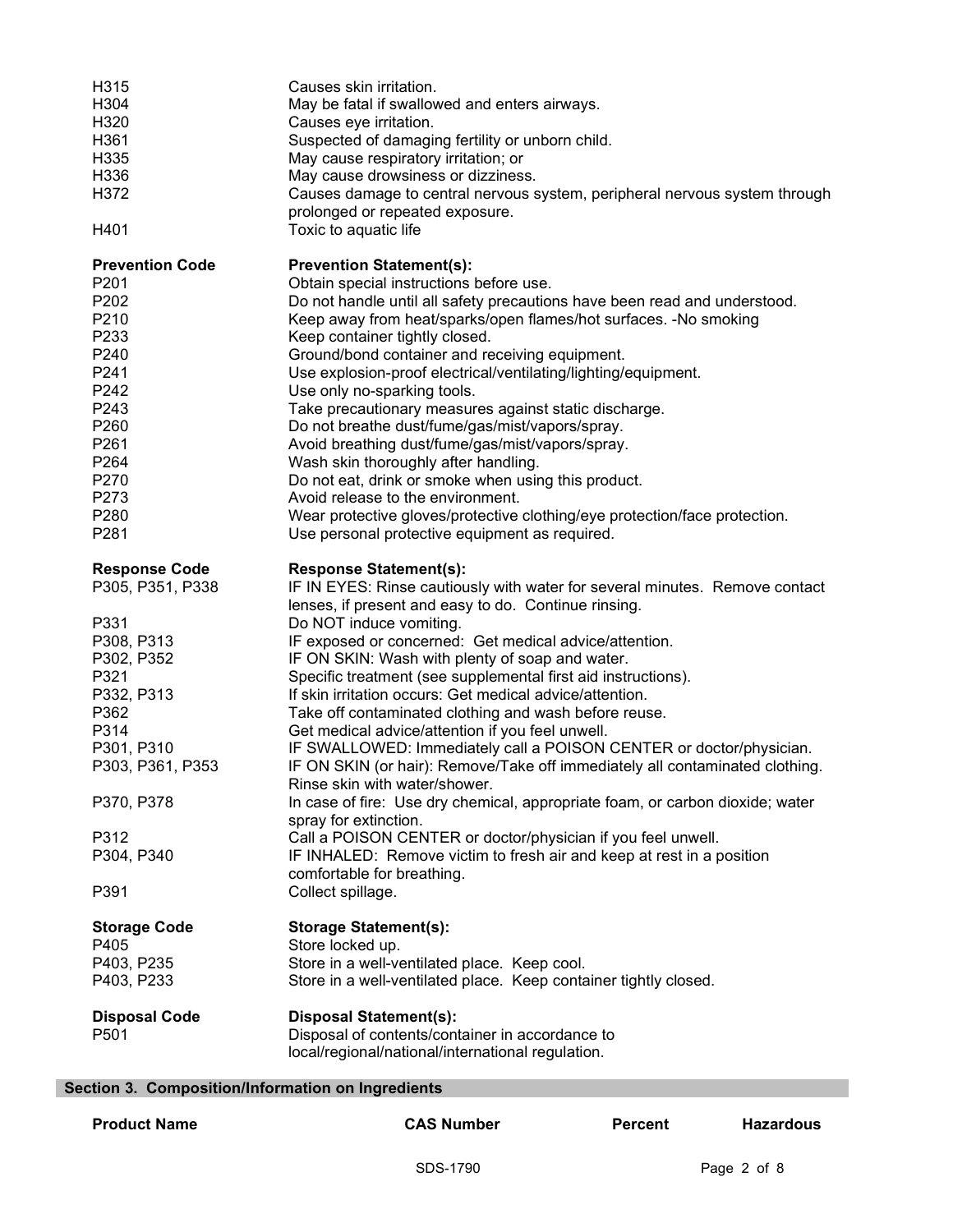| Hexane               | 110-54-3 | 92.5 | Yes |
|----------------------|----------|------|-----|
| (+)-delta-Tocopherol | 119-13-1 | . ب  | No  |

#### Section 4. First Aid Measures

## Inhalation:

Move exposed person to fresh air. If not breathing, if breathing is irregular or if respiratory arrest occurs, provide artificial respiration or oxygen by trained personnel. Loosen tight clothing such as a collar, tie, belt or waistband. Get medical attention immediately.

Consult a physician.

# Skin:

In case of contact, immediately flush skin with plenty of water for at least 15 minutes while removing contaminated clothing and shoes. Get medical attention immediately. Thoroughly wash or discard clothing and shoes before reuse.

#### Eyes:

Immediately flush with plenty of water. After initial flushing, remove any contact lenses and continue flushing for at least 15 minutes. Have eyes examined and tested by medical personnel.

# Ingestion:

If swallowed, do NOT induce vomiting unless directed to do so by medical personnel. Never give anything by mouth to an unconscious person. Loosen tight clothing such as collar, tie, belt or waistband. Get medical attention immediately.

# Section 5. Fire Fighting Measures

#### Suitable extinguishing media:

Use dry chemical, appropriate foam, or carbon dioxide; water spray.

#### Specific hazards arising from the chemical:

Extremely flammable in presence of open flames, sparks, and static discharge.

#### Special protective actions for fire fighters:

Evacuate area and fight fire from a safe distance. Do not stay in dangerous zone without suitable chemical protection clothing and self-contained breathing apparatus.

#### Special protective equipment for fire fighters:

As in any fire, wear self-contained breathing apparatus pressure-demand, (MSHA/NIOSH approved or equivalent) and full protective gear.

# Section 6. Accidental Release Measures

# Personal precautions:

No action shall be taken involving any personal risk or without suitable training. Evacuate surrounding areas. Keep unnecessary and unprotected personnel from entering. Do not touch or walk through spilled material. Shut off all ignition sources. Do not breathe vapor or mist. Provide adequate ventilation. Wear appropriate personal protective equipment.

# Environmental precautions:

Avoid dispersal of spilled material and runoff and contact with soil, waterways, drains and sewer. Inform the relevant authorities if the product has caused environmental pollution (sewer, waterways, soil or air).

# Methods and Materials for containment and cleaning up:

Keep away from heat. Keep away from sources of ignition. Stop leak if without risk. Prevent entry into sewers, water sources, basements or confines spaces. Contain and collect spillage with non-combustible, absorbent material and place in container for disposal according to local regulations. Do not touch spilled material. Call for assistance on disposal. Be careful that the product is not present at a concentration level above TLV. Check TLV on the SDS and with local authorities.

# Section 7. Handling and Storage

# Precautions for safe handling:

Avoid contact with eyes, skin or clothing. Do not breathe vapor or mist. Do not ingest. Use only with adequate ventilation. Store and use away from heat, sparks, open flame or any other ignition source. Keep sealed when not in use. Wear appropriate personal protective equipment.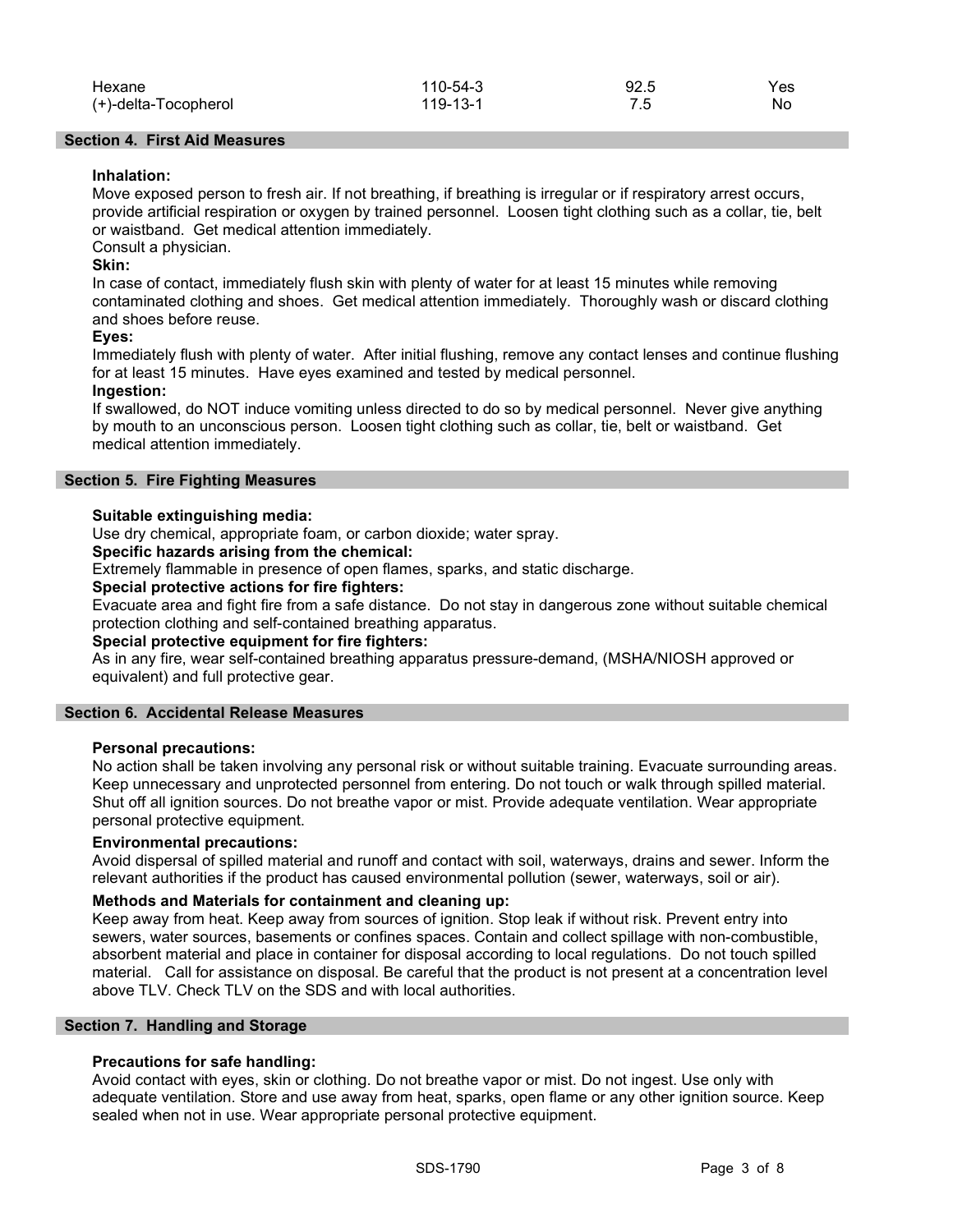# Conditions for safe storage, including incompatibilities:

Recommended storage temperature: -20°C. Store in a tightly closed container. Separate from oxidizing materials.

#### Section 8. Exposure Controls/Personal Protection

| <b>Product Name</b><br>Hexane | <b>CAS Number</b><br>110-54-3 | <b>Type</b><br>TWA (8Hr)<br>TWA (8Hr)<br><b>TWA</b><br><b>TWA</b><br><b>VME</b><br><b>MAK</b><br><b>TWA</b><br><b>OEL</b><br><b>TWA</b><br>MAC-TGG<br><b>TWA</b> | <b>Exposure Limits</b><br>500 ppm<br>500 ppm<br>20 ppm<br>20 ppm<br>50 ppm<br>180 mg/m $3$<br>180 mg/m $3$<br>40 ppm<br>50 ppm<br>90 mg/m $3$<br>20 ppm | <b>Source</b><br>USA (ACGIH)<br>USA (OSHA)<br>Australia<br>Belgium<br>France<br>Germany<br>Hungary<br>Japan<br>Korea<br><b>Netherlands</b><br>New Zealand |
|-------------------------------|-------------------------------|------------------------------------------------------------------------------------------------------------------------------------------------------------------|---------------------------------------------------------------------------------------------------------------------------------------------------------|-----------------------------------------------------------------------------------------------------------------------------------------------------------|
|                               |                               | <b>TWA</b><br>MAK                                                                                                                                                | 25 ppm<br>50 ppm                                                                                                                                        | Sweden<br>Switzerland                                                                                                                                     |
|                               |                               | <b>TWA</b>                                                                                                                                                       | 20 ppm                                                                                                                                                  | UK                                                                                                                                                        |

#### Engineering Controls:

Use process enclosures, local exhaust ventilation, or other engineering controls to control airborne levels below recommended exposure limits.

# Personal Protective Equipment:

#### Respiratory protection:

Use only in a well ventilated area. Wear an appropriate NIOSH/MSHA approved air-purifying respirator. If warranted, wear a positive pressure air-supplied respirator in situations where there may be potential for airborne exposure.

# Hand protection:

Chemical-resistant, impervious gloves should be worn at all times when handling chemical products. Recommended: Nitrile rubber

# Eye protection:

Safety eyewear should be worn at all times to avoid exposure to liquid splashes, mists or dusts.

# Recommended: Splash goggles

# Skin protection:

Protective clothing should be selected specifically for the working place, depending on concentration and quantity of the hazardous substances handled. Recommended: Lab coat

## Section 9. Physical and Chemical Properties

| Appearance:                                  | Liauid              |
|----------------------------------------------|---------------------|
| Odor:                                        | Characte            |
| <b>Odor threshold:</b>                       | $130$ ppm           |
| pH:                                          | No data             |
| <b>Melting/Freezing point:</b>               | $-95^{\circ}$ C (-1 |
| Initial boiling point and boiling range:     | 68.9 $\degree$ C (  |
| Flash point:                                 | $-22^{\circ}$ C (-7 |
| Evaporation rate (Butyl acetate = 1):        | 6.82                |
| Flammability (solid, gas):                   | No data             |
| Upper/Lower flammability or explosive limit: | LEL 1.19            |
| Vapor pressure:                              | 165.3 hF            |
| Vapor density (Air=1):                       | 3                   |
| <b>Relative density:</b>                     | 0.659               |
| Solubility (ies):                            | $0.002\%$           |
| Partition coefficient (n-octanol/water):     | >4100 @             |

Characteristic  $130$  ppm No data available -95°C (-139°F)  $68.9^{\circ}$ C (156 $^{\circ}$ F) @ 760 mmHg  $-22^{\circ}$ C (-7 $^{\circ}$ F) No data available LEL 1.1% UEL 7.5% 165.3 hPa (124.0 mmHg) at  $20^{\circ}C(68.0^{\circ}F)$  $>4100$  @ 25°C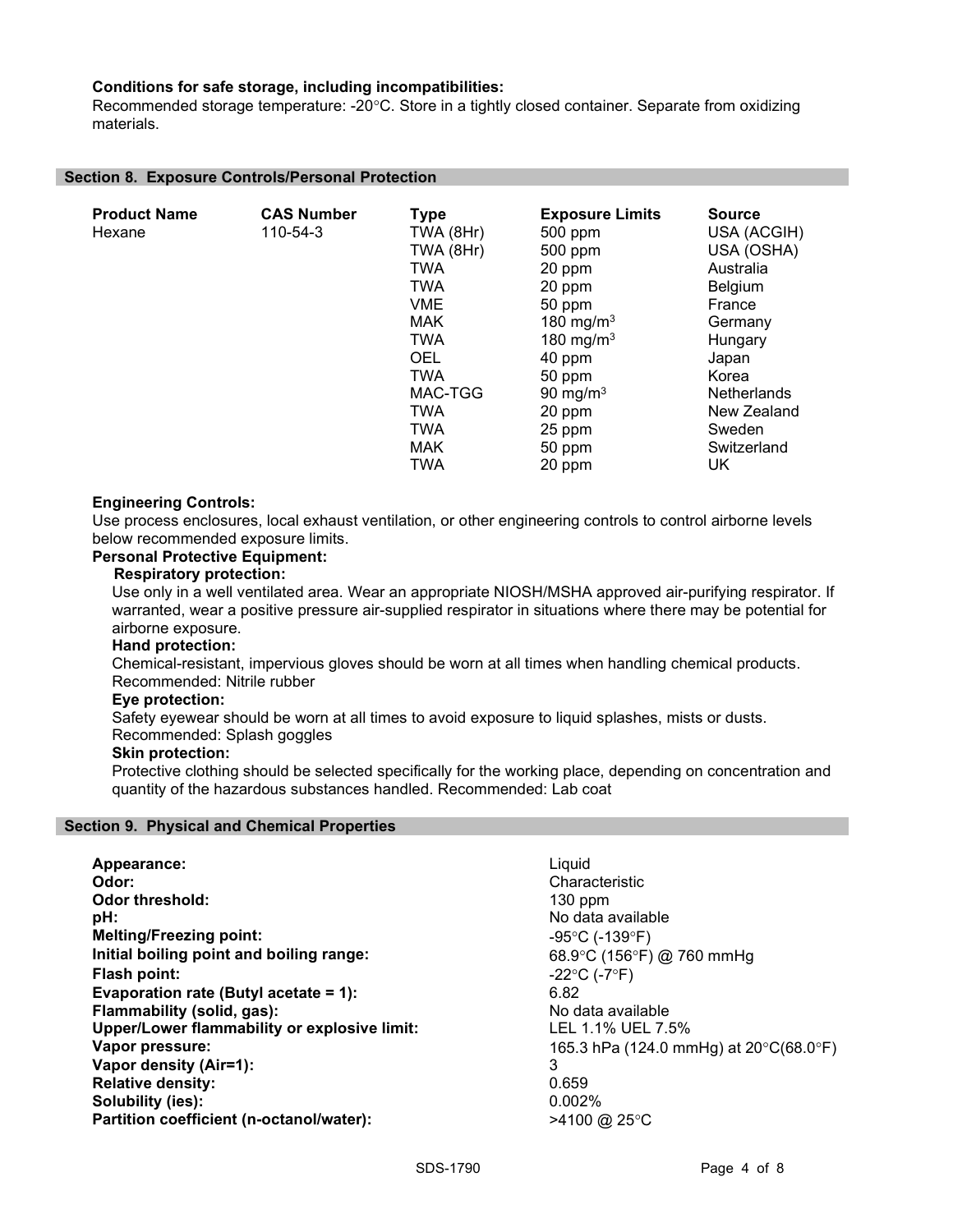Auto-ignition temperature: 224.85°C (436.7°F) Decomposition temperature: No data available **Viscosity:**  $0.337$  cp  $@$  15°C Molecular formula for  $(+)$ -delta-Tocopherol:  $C_{27}H_{46}O_2$ Molecular weight for (+)-delta-Tocopherol: 403 Molecular formula for hexane (solvent):  $C_6H_{14}$ Molecular weight for hexane (solvent): 86.17

### Section 10. Stability and Reactivity

#### Reactivity:

Stable under recommended storage conditions.

#### Chemical stability:

Stable under recommended storage conditions.

#### Possibility of hazardous reaction:

Under normal conditions of storage and use, hazardous reactions will not occur.

#### Conditions to avoid:

Avoid excessive heat for prolonged periods of time. Avoid all possible sources of ignition (spark or flame).

#### Incompatible materials:

Avoid strong oxidizing substances.

Hazardous decomposition products:

Carbon oxides (CO, CO2), water

#### Section 11. Toxicological Information

# Acute toxicity:

Hexane

LC50: Inhalation - Rat - 627,000 mg/m<sup>3</sup> @ 3 minute exposure time LD50: Oral - Rat - 25 g/kg

# Skin corrosion / irritation:

Irritations. Drying-out effect resulting in rough and chapped skin. Danger of skin absorption.

#### Serious eye damage / irritation:

Mild irritation Eyes - rabbit - 10 mg mild irritation to eyes

# Respiratory or skin sensitization:

No sensitization information affects known.

#### Germ cell mutagenicity:

Hexane is not expected to cause mutagenic affects in humans. Animal mutations to rats when exposed to high doses.

#### Carcinogenicity:

No classification data on carcinogenic properties of this material is available from the EPA, IARC, NTP, OSHA or ACGIH.

#### Reproductive toxicity:

Hexane is not expected to cause adverse effects in humans. Clinical studies on test animals exposed to relative high doses indicate adverse reproductive affects.

# Specific target organ toxicity - single exposure:

Category 3 single exposure may cause damage to cardiovascular system, central nervous system, peripheral nervous system, blood, liver, kidney, nerves, heart, eyes or skin.

## Specific target organ toxicity - repeated exposure:

Category 1 repeated exposure may cause damage to cardiovascular system, central nervous system,

peripheral nervous system, blood, liver, kidney, nerves, heart, eyes or skin through prolonged exposure. Aspiration hazard:

Small amounts of liquid aspirated into the lungs during ingestion or from vomiting may cause chemical pneumonities or pulmonary edema.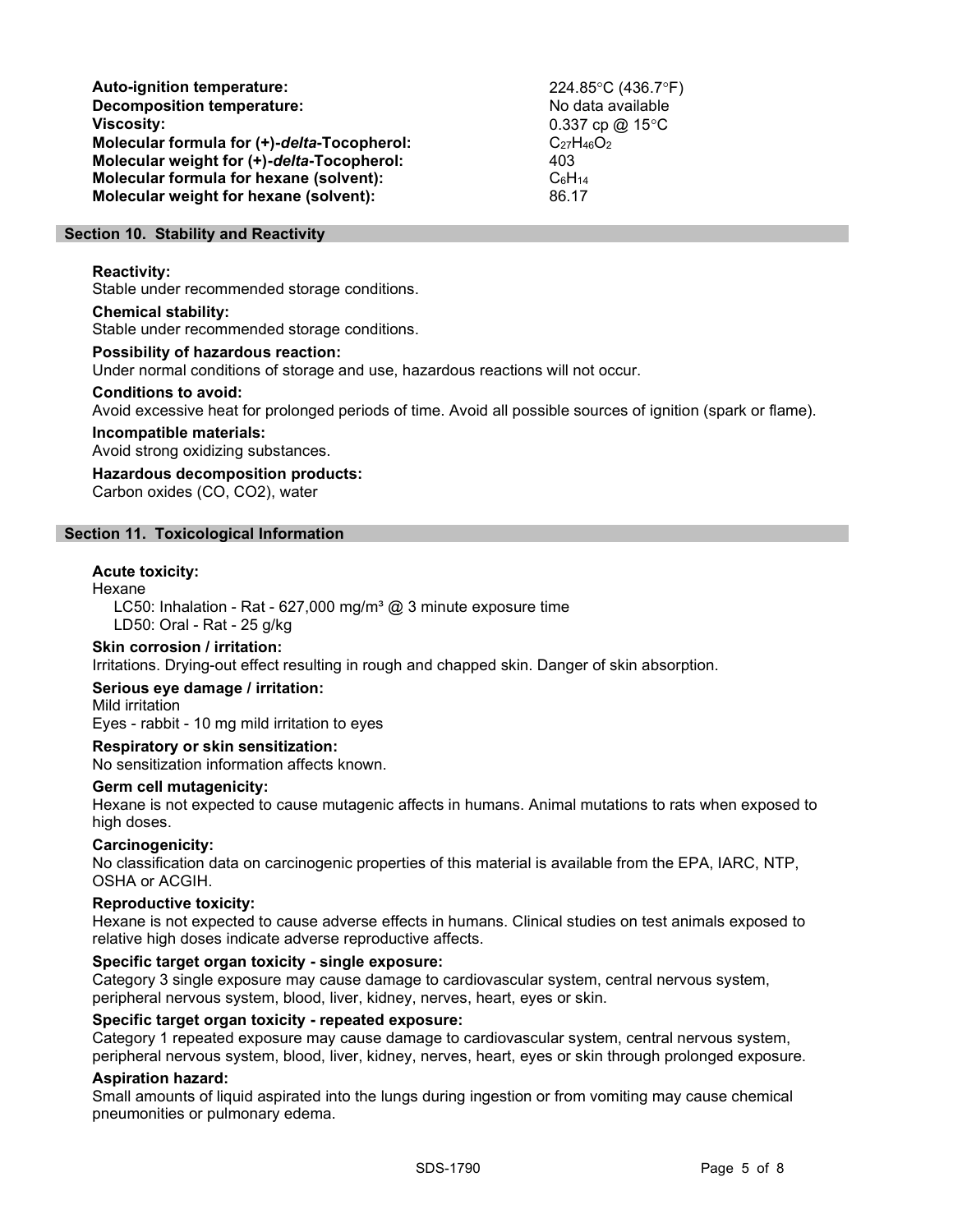#### Section 12. Ecological Information

| Toxicity: | LC50 | Pimephales promelas (fathead minnow)   | $2.5 \text{ m}$ g/l | 96 h |
|-----------|------|----------------------------------------|---------------------|------|
| Fish      | LC50 | Lepomis macrochirus (Bluegill sunfish) | 4.12 mg/l           | 96 h |
|           | LC50 | Oncorhynchus mykiss (rainbow trout)    | 4.14 mg/l           | 96 h |
|           | LC50 | Daphnia magna (Water flea)             | 3.87 mg/l           | 96 h |

#### Persistence and degradability:

The substance is readily biodegradable. Expected to degrade rapidly in air.

# Bioaccumulative potential:

No measured values available for bioaccumulation.

## Bioaccumulation:

No data available

#### Mobility in soil:

Not expected to partition in sediment and wastewater solids. Hexane is not expected to absorb significantly to organic matter in soil, sediment and wastewater solids.

# Other adverse effects:

This material is not expected to be toxic to aquatic life. Should not be released into the environment.

#### Section 13. Disposal Consideration

#### Disposal methods:

Observe all federal, state, and local environmental regulations. Contact a licensed professional waste disposal service to dispose of this material.

#### Section 14. Transportation Information

**Transportation quantity:** This item shipped as an excepted quantity.

| DOT (US)                         |                      |
|----------------------------------|----------------------|
| <b>UN Number:</b>                | 1208                 |
| UN Proper shipping name:         | Hexanes              |
| Transportation hazard class(es): | 3                    |
| Packaging group (if applicable): | Ш                    |
| <b>Reportable Quantity (RQ):</b> | 5000 lbs. or 2270 Kg |
| <b>Environmental hazards:</b>    | No                   |
| <b>Marine pollutant:</b>         | No                   |
| <b>Land Transport ADR/RID</b>    |                      |
| <b>UN Number:</b>                | 1208                 |
| <b>UN Proper shipping name:</b>  | Hexanes              |
| Transportation hazard class(es): | 3                    |
| Packaging group (if applicable): | Ш                    |
| <b>Environmental hazards:</b>    | No                   |
| <b>Marine pollutant:</b>         | No                   |
| <b>Maritime Transport IMDG</b>   |                      |
| <b>UN Number:</b>                | 1208                 |
| <b>UN Proper shipping name:</b>  | Hexanes              |
| Transportation hazard class(es): | 3                    |
| Packaging group (if applicable): | Ш                    |
| <b>Environmental hazards:</b>    | No                   |
| <b>Marine pollutant:</b>         | No                   |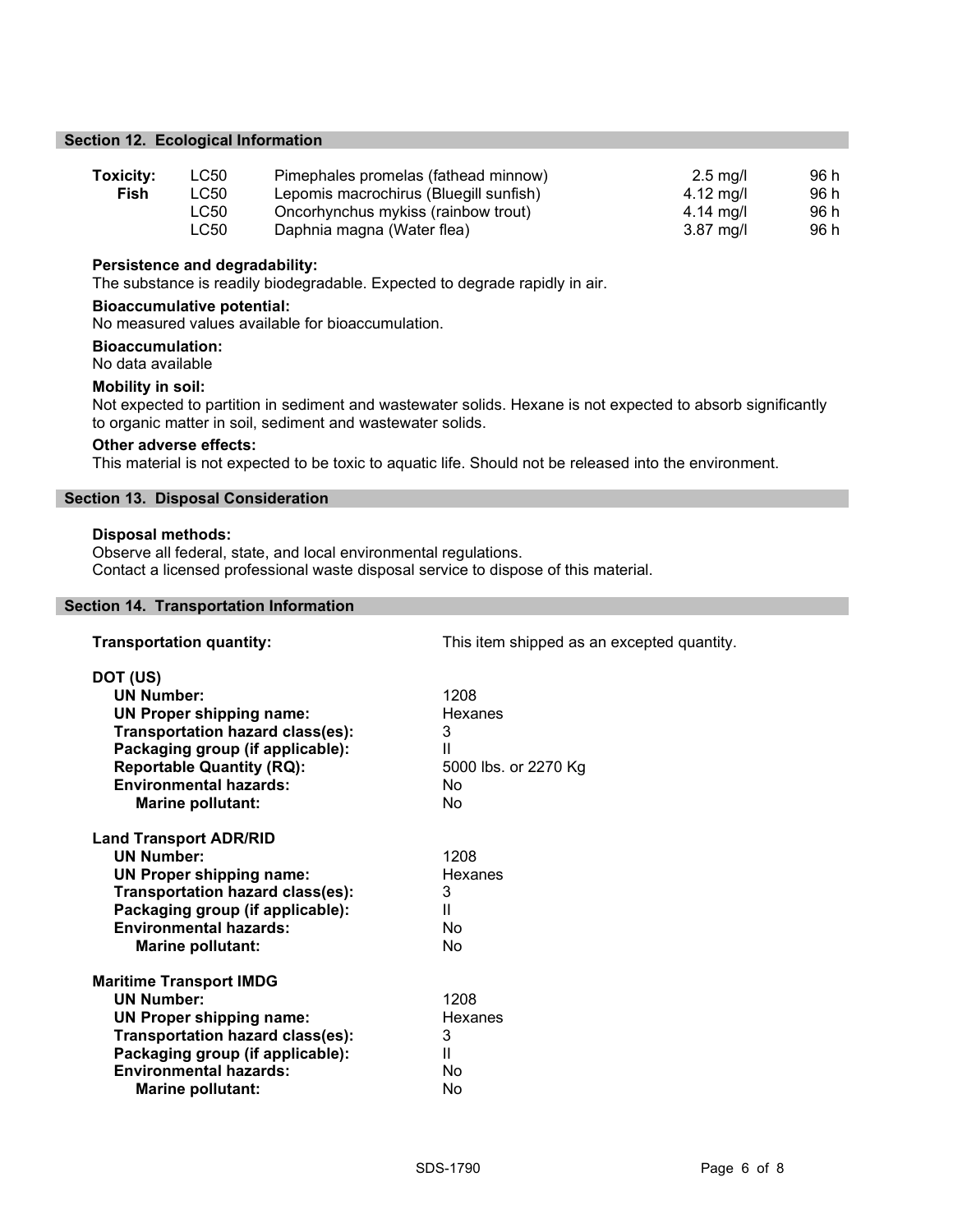| <b>Air Transport ICAO/IATA</b><br><b>UN Number:</b><br><b>UN Proper shipping name:</b><br><b>Transportation hazard class(es):</b><br>Packaging group (if applicable):<br><b>Environmental hazards:</b><br>Marine pollutant: | 1208<br>Hexanes<br>3<br>Ш<br><b>No</b><br><b>No</b>                                                                                  |
|-----------------------------------------------------------------------------------------------------------------------------------------------------------------------------------------------------------------------------|--------------------------------------------------------------------------------------------------------------------------------------|
| Section 15. Regulatory Information                                                                                                                                                                                          |                                                                                                                                      |
| <b>DSL/NDSL status:</b><br><b>TSCA</b>                                                                                                                                                                                      | All hexanes and (+)-delta-Tocopherol are on the DSL inventory.<br>All hexanes and (+)-delta-Tocopherol are on the TSCA<br>inventory. |
| <b>Product Name</b><br>(+)-delta-Tocopherol                                                                                                                                                                                 | <b>CAS Number</b><br>119-13-1                                                                                                        |
| <b>SARA 302 Components:</b><br>Component<br>Hexane                                                                                                                                                                          | <b>CAS Number</b><br>110-54-3                                                                                                        |
| <b>SARA 313 Components:</b><br>Component<br>Hexane                                                                                                                                                                          | <b>CAS Number</b><br>110-54-3                                                                                                        |
| <b>SARA 311/312 Hazards:</b>                                                                                                                                                                                                | Fire hazard, immediate (acute) health hazard, delayed (chronic)<br>health hazard.                                                    |
| <b>Delaware Air Quality Management List:</b><br>Component<br>Hexane                                                                                                                                                         | <b>CAS Number</b><br>110-54-3                                                                                                        |
| <b>Massachusetts Right To Know Components:</b><br>Component<br>Hexane                                                                                                                                                       | <b>CAS Number</b><br>110-54-3                                                                                                        |
| <b>Minnesota Right To Know Components:</b><br><b>Component</b><br>Hexane                                                                                                                                                    | <b>CAS Number</b><br>110-54-3                                                                                                        |
| <b>New Jersey Right To Know Components:</b><br>Component<br>Hexane                                                                                                                                                          | <b>CAS Number</b><br>110-54-3                                                                                                        |
| Pennsylvania Right To Know Components:<br><b>Component</b><br>Hexane<br><b>California Prop. 65 Components:</b>                                                                                                              | <b>CAS Number</b><br>110-54-3<br>This product does not contain any chemicals known to the State of California to cause cancer.       |